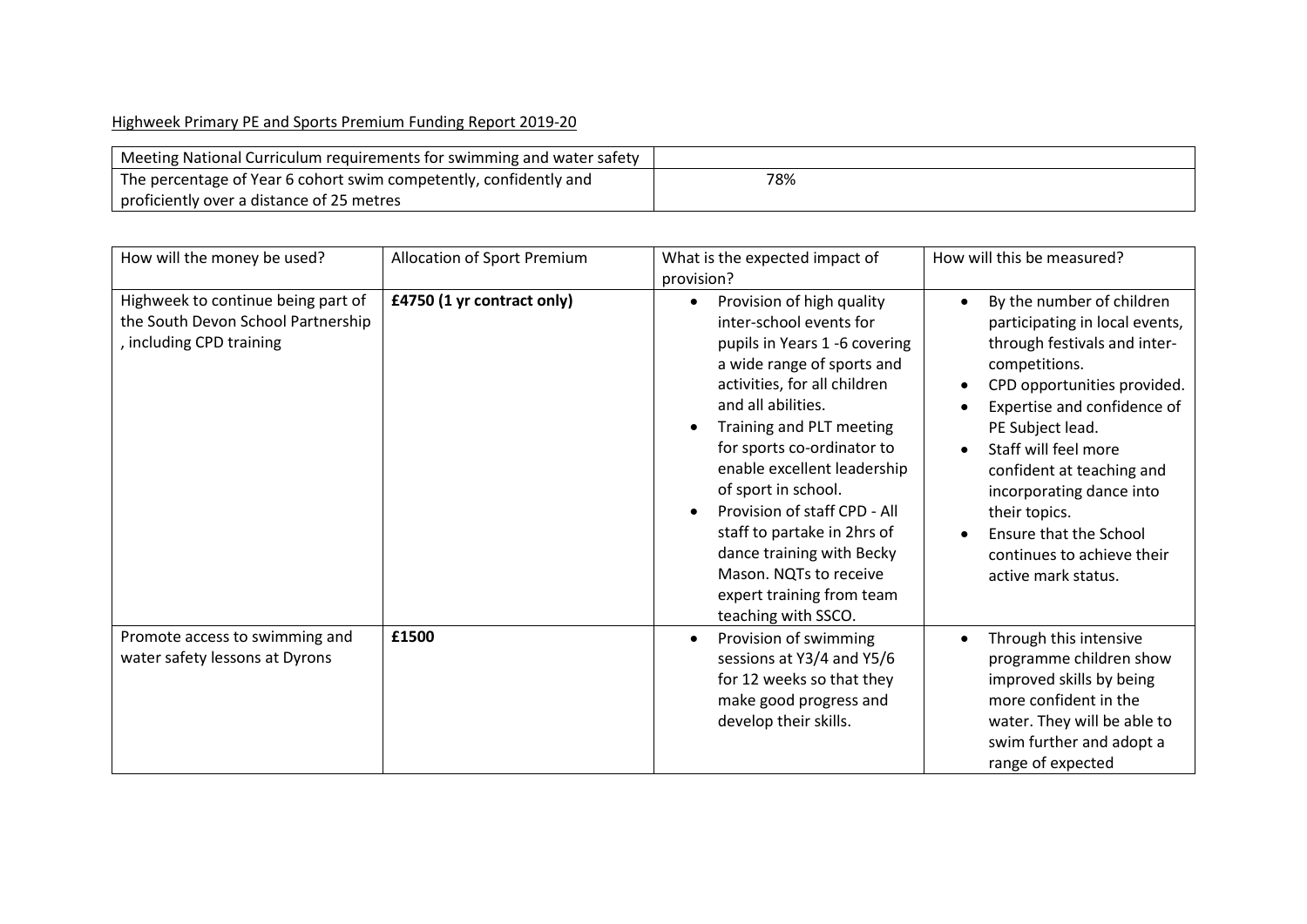|                                                              | £600                                                                                           |                                                                                                                                                                                                                                                                | swimming<br>styles/techniques.<br>Y6 - all children to leave<br>Highweek School being able<br>to swim at least 25m.                                                                                                                                                                                                                                    |
|--------------------------------------------------------------|------------------------------------------------------------------------------------------------|----------------------------------------------------------------------------------------------------------------------------------------------------------------------------------------------------------------------------------------------------------------|--------------------------------------------------------------------------------------------------------------------------------------------------------------------------------------------------------------------------------------------------------------------------------------------------------------------------------------------------------|
| Top up swimming for those at Y6<br>who have not achieved 25m |                                                                                                | To teach a group of less<br>$\bullet$<br>confident swimmers so that<br>they can achieve 25m.                                                                                                                                                                   | All children can swim 25m<br>$\bullet$<br>in Y6.                                                                                                                                                                                                                                                                                                       |
| Sports Clubs - Dance, Yoga Clubs<br>and Competitions         | £40 per session/£120 spring term -<br><b>Door Step Arts</b><br>Parents pay for the other clubs | Set up a range of clubs that<br>$\bullet$<br>interest and engage<br>children<br>Ensure clubs are reviewed<br>regularly so that the needs<br>and interests appeal to all<br>children.<br>Use hands up surveys to<br>gauge the range of clubs<br>every half term | Children to attend these<br>$\bullet$<br>clubs and support those<br>that may find this a barrier<br>to attend.<br>More children to attend<br>clubs including pupil<br>premium and show case<br>these clubs through<br>competitions and attend<br>events such as 'Let's<br>Celebrate Dance.'                                                            |
| Resources and transport                                      | £500                                                                                           | To keep a regular audit of<br>resources for structured and<br>unstructured times<br>Ensure that there is range of<br>equipment to allow for<br>good quality teaching.<br>Transport to and from<br>sporting fixtures so that<br>children can attend.            | Access to good quality<br>resources will enable<br>children to participate fully<br>in PE lessons and ensure<br>that teachers can deliver<br>high quality PE lessons.<br>Teams and individuals can<br>successfully attend<br>competitive and non-<br>competitive events.<br>Regular resourcing or<br>equipment helps the<br>organisation of PE lessons |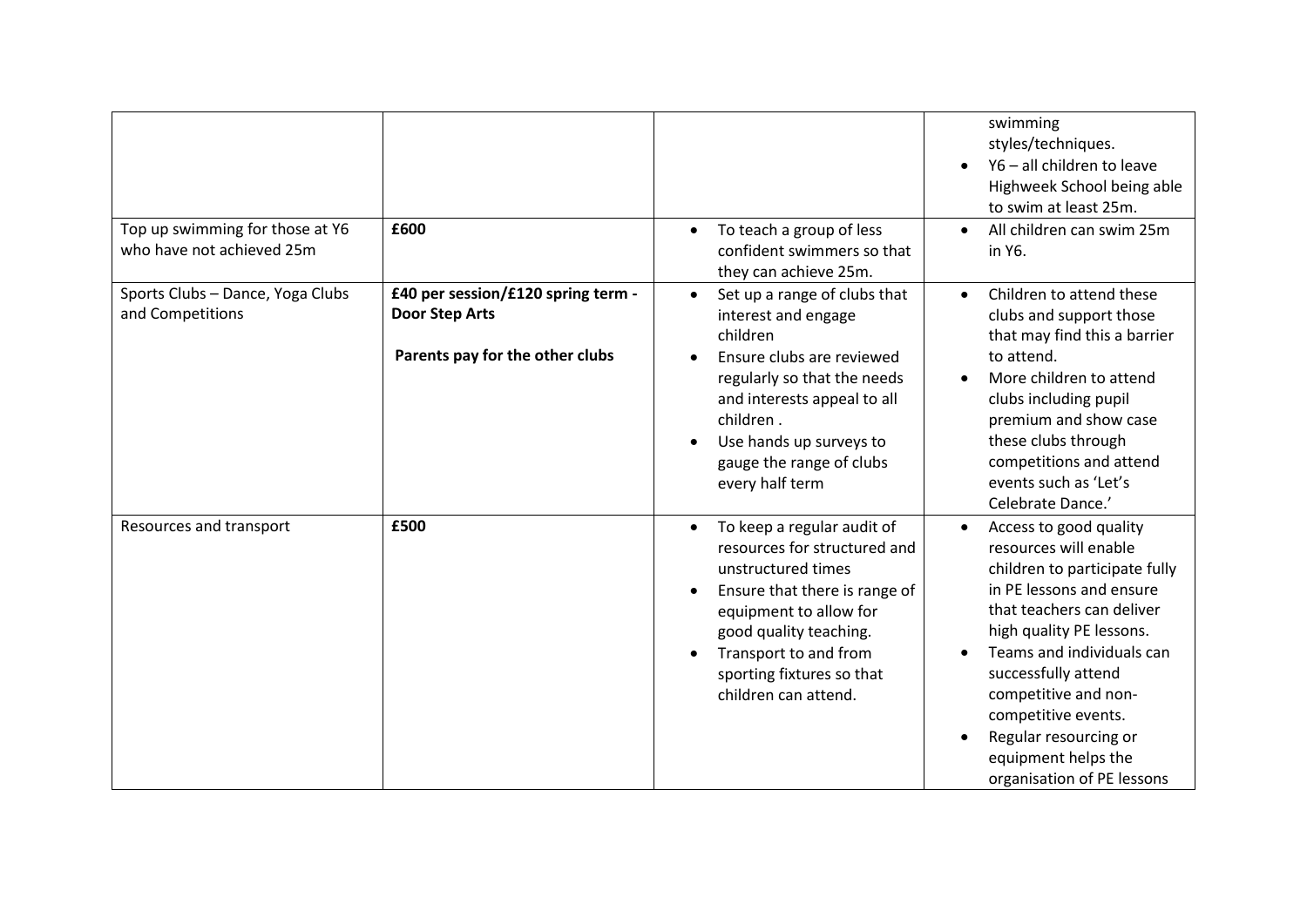|                                                                                                                                                                          |                                                                                          |                                                                                                                                                                                                                                                                                                                                                                                                                         | and supports positive<br>lunchtimes.                                                                                                                                                                                                                                                                                                  |
|--------------------------------------------------------------------------------------------------------------------------------------------------------------------------|------------------------------------------------------------------------------------------|-------------------------------------------------------------------------------------------------------------------------------------------------------------------------------------------------------------------------------------------------------------------------------------------------------------------------------------------------------------------------------------------------------------------------|---------------------------------------------------------------------------------------------------------------------------------------------------------------------------------------------------------------------------------------------------------------------------------------------------------------------------------------|
| Release time for PE subject leader<br>to plan, organise, observe and<br>deliver curricular and extra-<br>curricular sport.                                               | £600                                                                                     | PE lead to have time to<br>$\bullet$<br>organise high curricular<br>sport and events<br>PE lead to attend SSP<br>conference and PLT<br>meetings<br>Ensure distribution of<br>PEDPASS documents when<br>planning/assessing PE<br>Time to review and update<br>policies and planning<br>Deliver training to MTAs<br>and YPL by ensuring positive<br>and engaging play times<br>PE lead to observe and<br>evaluate lessons | A range and increase of<br>$\bullet$<br>children attend sporting<br>events<br>Teachers feel confident in<br>delivering high quality PE<br>lessons in all areas of PE<br>YPL and MTAs deliver and<br>support high quality<br>playtimes<br>PE and Teacher feedback<br>Feedback given to provide<br>initiatives and enhance<br>provision |
| <b>Employment of specialist coaches</b><br>(Premier Sports) to support lessons,<br>provide extra curricular sports clubs<br>and support identified groups of<br>children | £8750 - (additional funds provided<br>by school budget share to allow full<br>provision) | Pupils will receive high<br>$\bullet$<br>quality PE lessons<br>Teaching is of a consistently<br>high quality across the<br>school<br>Children are provided with<br>excellent role models and<br>understand the benefits of a<br>healthy life-style.<br><b>Provision from Premier</b><br>Sport to deliver a range of<br>extra-curricular clubs<br>throughout the year                                                    | Formal and informal lesson<br>observations and<br>assessment showing the<br>progress and attainment in<br>PE<br>Teacher feedback about<br>skills and confidence in<br>teaching PE<br>Pupil feedback about the<br>quality of PE teaching and<br>clubs                                                                                  |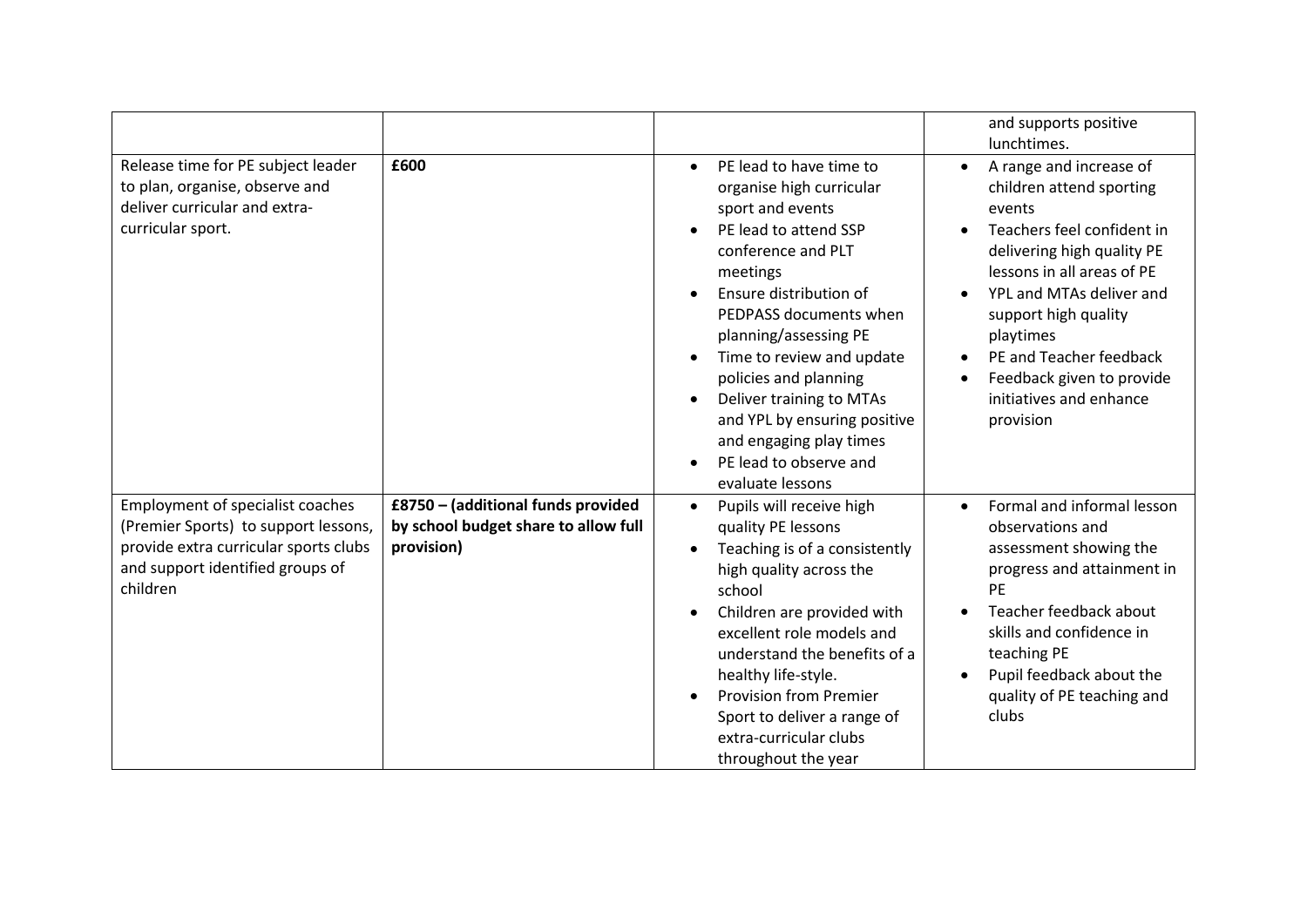|                                                                            |                                                     | Opportunities for inter and<br>intra sporting events                                                                                                                                                                                                                                                                                                   |                                                                                                                                                                                                                                                                                                                                                                                                                  |
|----------------------------------------------------------------------------|-----------------------------------------------------|--------------------------------------------------------------------------------------------------------------------------------------------------------------------------------------------------------------------------------------------------------------------------------------------------------------------------------------------------------|------------------------------------------------------------------------------------------------------------------------------------------------------------------------------------------------------------------------------------------------------------------------------------------------------------------------------------------------------------------------------------------------------------------|
| Physical Literacy Groups to be<br>identified and lead by Sports Coach      | This comes out of the specialist<br>coaches section | Targeted children form<br>more vulnerable groups<br>identified by SENCO, PE<br>lead, sports coach and<br>teachers<br>Focus work of 15 minutes 3x<br>a week to develop self-<br>esteem, low morale, obesity<br>by working on fitness,<br>wellbeing resilience and<br>perseverance                                                                       | Teacher and pupil feedback<br>$\bullet$<br>Positive impact on<br>individuals can be seen<br>through general health,<br>wellbeing and engagement<br>with work within the<br>classroom.                                                                                                                                                                                                                            |
| Run identified clubs such as Change<br>4 Life and G and T sessions and DPA | This comes out of the specialist<br>coaches section | The whole school to engage<br>in 10 minutes of DPA daily.<br>Support the most and least<br>active children through<br>targeted activities.<br>Improve fitness or extend<br>their skills accordingly.<br>Improved participation in<br>sport in and out of school<br>Improve levels of<br>concentration and positive<br>attitudes/wellbeing in<br>school | Children understand the<br>importance of regular<br>exercise in terms of<br>wellbeing, engagement in<br>all areas of learning and<br>obesity.<br>Those identified as G and T<br>go on to participate sessions<br>in our feeder college<br>organised by South<br><b>Dartmoor School</b><br>Partnership<br>Change 4 Life group have<br>entered into local non-<br>competitive events<br>Pupil and teacher feedback |
| Increase the profile of child sports<br>and young play leaders in school   | £300                                                | Training provided by SSCO -<br>Ian Patchett and PE Co -<br>ordinator                                                                                                                                                                                                                                                                                   | Conferencing with sports<br>leaders                                                                                                                                                                                                                                                                                                                                                                              |